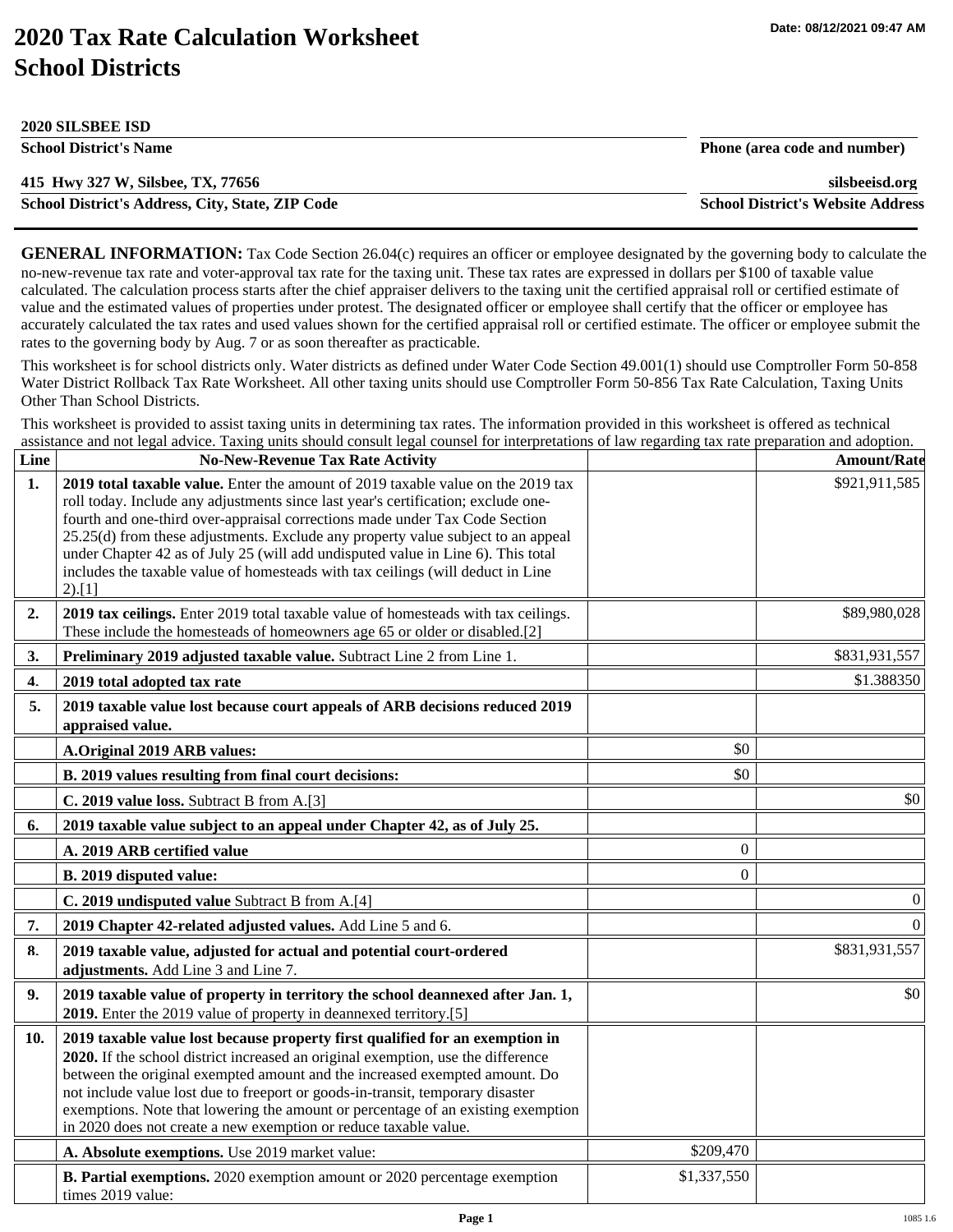|     | C. Value loss. Add A and B.[6]                                                                                                                                                                                                                                                                                                                                                                                                                                                                                                                                                                                                                                                                                                          |               | \$1,547,020   |
|-----|-----------------------------------------------------------------------------------------------------------------------------------------------------------------------------------------------------------------------------------------------------------------------------------------------------------------------------------------------------------------------------------------------------------------------------------------------------------------------------------------------------------------------------------------------------------------------------------------------------------------------------------------------------------------------------------------------------------------------------------------|---------------|---------------|
| 11. | 2019 taxable value lost because property first qualified for agricultural<br>appraisal (1-d or 1-d-1), timber appraisal, recreational/scenic appraisal or<br>public access airport special appraisal in 2020. Use only properties that<br>qualified in 2020 for the first time; do not use properties that qualified in 2019.                                                                                                                                                                                                                                                                                                                                                                                                           |               |               |
|     | A. 2019 market value:                                                                                                                                                                                                                                                                                                                                                                                                                                                                                                                                                                                                                                                                                                                   | \$0           |               |
|     | B. 2020 productivity or special appraised value:                                                                                                                                                                                                                                                                                                                                                                                                                                                                                                                                                                                                                                                                                        | \$0           |               |
|     | C. Value loss. Subtract B from A.[7]                                                                                                                                                                                                                                                                                                                                                                                                                                                                                                                                                                                                                                                                                                    |               | \$0           |
| 12. | Total adjustments for lost value. Add Lines 9, 10C and 11C.                                                                                                                                                                                                                                                                                                                                                                                                                                                                                                                                                                                                                                                                             |               | \$1,547,020   |
| 13. | 2019 adjusted taxable value. Subtract Line 12 from Line 8.                                                                                                                                                                                                                                                                                                                                                                                                                                                                                                                                                                                                                                                                              |               | \$830,384,537 |
| 14. | Adjusted 2019 taxes. Multiply Line 4 by Line 13 and divide by \$100.                                                                                                                                                                                                                                                                                                                                                                                                                                                                                                                                                                                                                                                                    |               | \$11,528,643  |
| 15. | Taxes refunded for years preceding tax year 2019. Enter the amount of taxes<br>refunded by the district for tax years preceding tax year 2019. Types of refunds<br>include court decisions, Tax Code Section 25.25(b) and (c) corrections and Tax<br>Code Section 31.11 payment errors. Do not include refunds for tax year 2019. This<br>line applies only to tax years preceding tax year 2019.[8]                                                                                                                                                                                                                                                                                                                                    |               | \$48,135      |
| 16. | Adjusted 2019 levy with refunds Add Lines 14 and 15.[9] Note: If the governing<br>body of the school district governs a junior college district in a county with a<br>population of more than two million, subtract the amount of taxes the governing<br>body dedicated to the junior college district in 2019 from the result.                                                                                                                                                                                                                                                                                                                                                                                                         |               | \$11,576,778  |
| 17. | Total 2020 taxable value on the 2020 certified appraisal roll today. This value<br>includes only certified values and includes the total taxable value of homesteads<br>with tax ceilings (will deduct in Line 19). These homesteads include homeowners<br>age 65 or older or disabled.[10]                                                                                                                                                                                                                                                                                                                                                                                                                                             |               |               |
|     | A. Certified values.[11]                                                                                                                                                                                                                                                                                                                                                                                                                                                                                                                                                                                                                                                                                                                | \$967,948,568 |               |
|     | B. Pollution control and energy storage exemption: Deduct the value of<br>property exempted for the current tax year for the first time as pollution control or<br>energy storage system property:                                                                                                                                                                                                                                                                                                                                                                                                                                                                                                                                      | \$0           |               |
|     | C. Total value. Subtract B from A.                                                                                                                                                                                                                                                                                                                                                                                                                                                                                                                                                                                                                                                                                                      |               | \$967,948,568 |
| 18. | Total value of properties under protest or not included on certified appraisal<br>roll.[12]                                                                                                                                                                                                                                                                                                                                                                                                                                                                                                                                                                                                                                             |               |               |
|     | A. 2020 taxable value of properties under protest. The chief appraiser certifies a<br>list of properties still under ARB protest. The list shows the appraisal district's<br>value and the taxpayer's claimed value, if any, or an estimate of the value if the<br>taxpayer wins. For each of the properties under protest, use the lowest of these<br>values. Enter the total value under protest.[13]                                                                                                                                                                                                                                                                                                                                 | \$3,507,960   |               |
|     | B. 2020 value of properties not under protest or included on certified<br>appraisal roll. The chief appraiser gives school districts a list of those taxable<br>properties that the chief appraiser knows about but are not included in the appraisal<br>roll certification. These properties are also not on the list of properties that are still<br>under protest. On this list of properties, the chief appraiser includes the market<br>value, appraised value and exemptions for the preceding year and a reasonable<br>estimate of the market value, appraised value and exemptions for the current year.<br>Use the lower market, appraised or taxable value (as appropriate). Enter the total<br>value not on the roll. $[14]$ | \$0           |               |
|     | C. Total value under protest or not certified:. Add A and B.                                                                                                                                                                                                                                                                                                                                                                                                                                                                                                                                                                                                                                                                            |               | \$3,507,960   |
| 19. | 2020 tax ceilings Enter 2020 total taxable value of homesteads with tax ceilings.<br>These include the homesteads of homeowners age 65 or older or disabled.[15]                                                                                                                                                                                                                                                                                                                                                                                                                                                                                                                                                                        |               | \$98,300,940  |
| 20. | 2020 total taxable value. Add Lines 17C and 18C. Subtract Line 19.                                                                                                                                                                                                                                                                                                                                                                                                                                                                                                                                                                                                                                                                      |               | \$873,155,588 |
| 21. | Total 2020 taxable value of properties in territory annexed after Jan. 1, 2019.<br>Include both real and personal property. Enter the 2020 value of property in<br>territory annexed by the school district.                                                                                                                                                                                                                                                                                                                                                                                                                                                                                                                            |               | \$0           |
| 22. | Total 2020 taxable value of new improvements and new personal property<br>located in new improvements. New means the item was not on the appraisal roll<br>in 2019. An improvement is a building, structure, fixture or fence erected on or<br>affixed to land. New additions to existing improvements may be included if the<br>appraised value can be determined. New personal property in a new improvement                                                                                                                                                                                                                                                                                                                          |               | \$10,010,455  |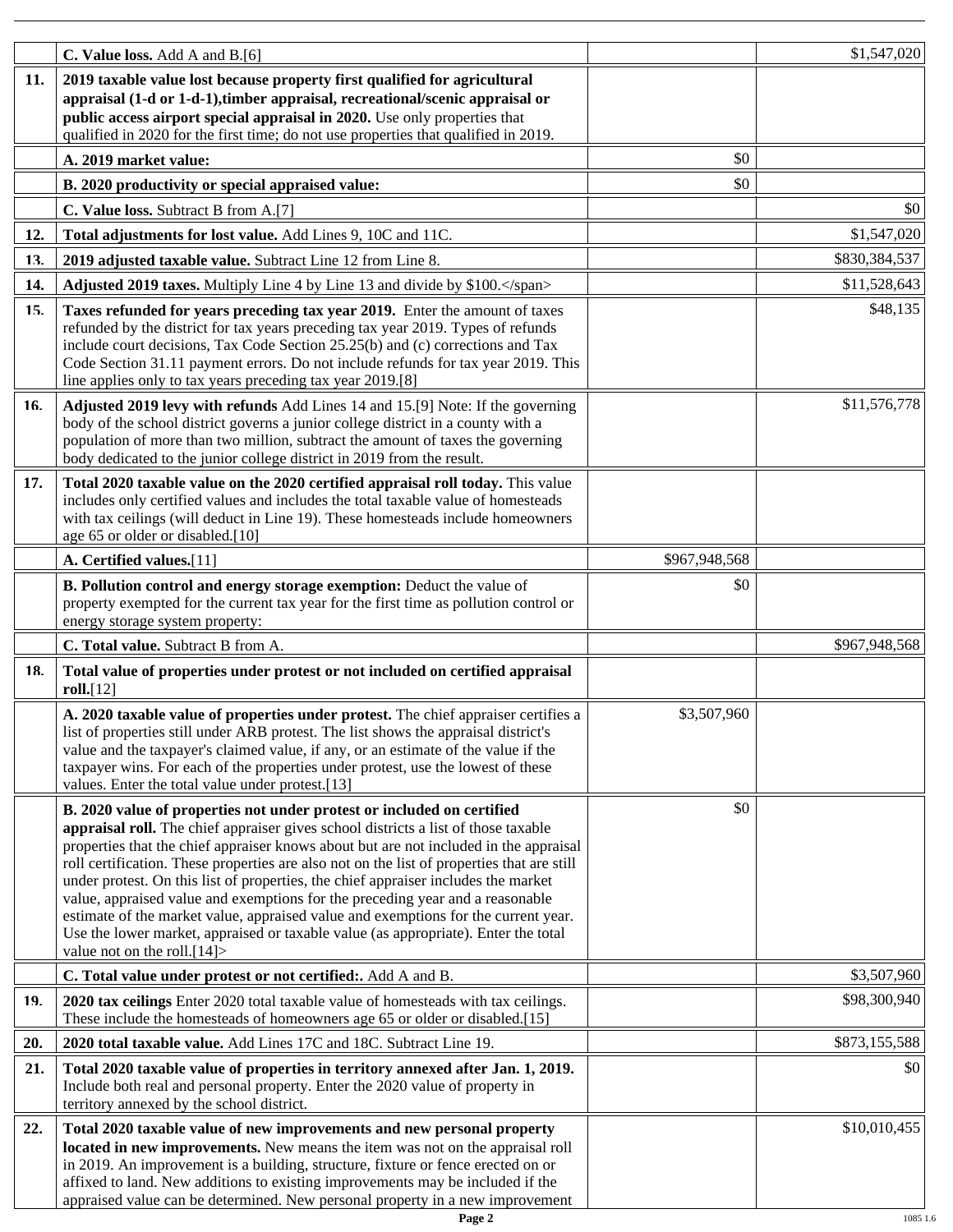|     | a new improvement.                                                  | must have been brought into the school district after Jan. 1, 2019, and be located in |                  |
|-----|---------------------------------------------------------------------|---------------------------------------------------------------------------------------|------------------|
| 23. | Total adjustments to the 2020 taxable value. Add Lines 21 and 22.   |                                                                                       | \$10,010,455     |
| 24. | <b>Adjusted 2020 taxable value.</b> Subtract Line 23 from Line 20.  |                                                                                       | \$863,145,133    |
| 25. | 2020 NNR tax rate. Divide Line 16 by Line 24 and multiply by \$100. |                                                                                       | \$1.341231/\$100 |
|     | [1]Tex. Tax Code Section                                            | [2]Tex. Tax Code Section                                                              |                  |
|     | [3]Tex. Tax Code Section                                            | [4] Tex. Tax Code Section                                                             |                  |
|     | [5] Tex. Tax Code Section                                           | [6]Tex. Tax Code Section                                                              |                  |
|     | [7] Tex. Tax Code Section                                           | [8] Tex. Tax Code Section                                                             |                  |
|     | [9]Tex. Tax Code Section                                            | [10]Tex. Tax Code Section                                                             |                  |
|     | [11]Tex. Tax Code Section                                           | [12] Tex. Tax Code Section                                                            |                  |
|     | [13]Tex. Tax Code Section                                           | [14] Tex. Tax Code Section                                                            |                  |

**[15]Tex. Tax Code Section**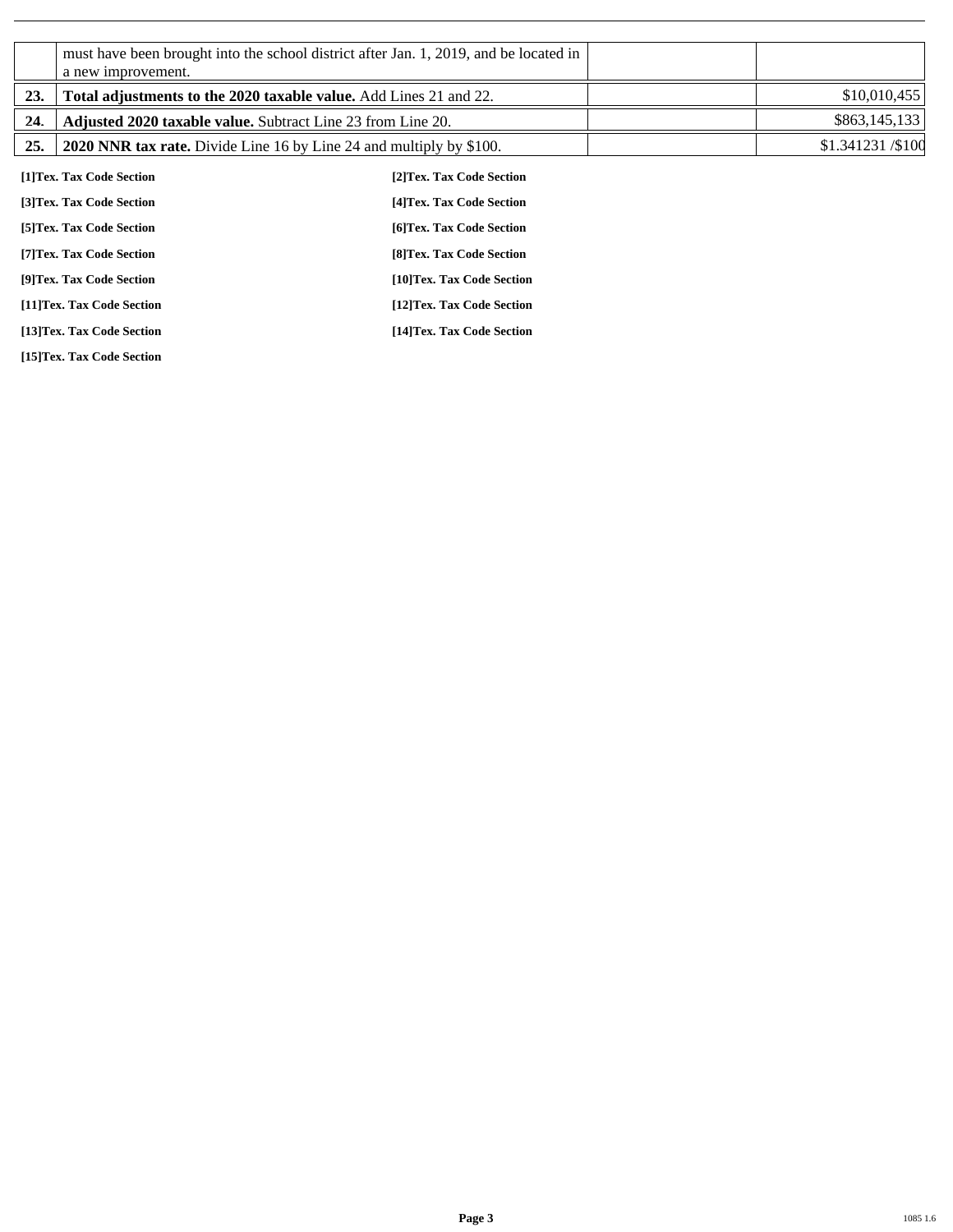| Line | <b>Voter Approval Tax Rate Activity</b>                                                                                                                                                                                                                                                                                                    |           | <b>Amount/Rate</b> |
|------|--------------------------------------------------------------------------------------------------------------------------------------------------------------------------------------------------------------------------------------------------------------------------------------------------------------------------------------------|-----------|--------------------|
| 26.  | 2020 maximum compressed tax rate (MCR). TEA will publish compression<br>rates based on district and statewide property value growth. Enter the school<br>district's maximum compressed rate based on guidance from the TEA.[25]                                                                                                            |           | \$.915000          |
| 27.  | 2020 enrichment tax rate (DTR). Enter the greater of A and B.[26]                                                                                                                                                                                                                                                                          |           | \$.138300          |
|      | A. Enter the district's 2019 DTR, minus any required reduction under Education<br>Code Section 48.202(f)                                                                                                                                                                                                                                   | \$.138300 |                    |
|      | B. Enter \$.05 per \$100 of taxable value, if governing body of school district adopts<br>\$0.05 by unanimous vote.<br>If not adopted by unanimous vote, enter \$0.04 per \$100. [27]                                                                                                                                                      | \$.050000 |                    |
| 28.  | 2020 maintenance and operations (M&O) tax rate (TR). Add Lines 26 and 27.<br>Note: M&O tax rate may not exceed the sum of \$0.17 and the product of the state<br>compression percentage multiplied by \$1.00. [28]                                                                                                                         |           | \$1.053300         |
| 29.  | Total 2020 debt to be paid with property tax revenue.                                                                                                                                                                                                                                                                                      |           |                    |
|      | Debt means the interest and principal that will be paid on the debts that:<br>(1) Are paid by property taxes;<br>(2) Are secured by property taxes;<br>(3) Are scheduled for payment over a period longer than one year; and<br>(4) Are not classified in the school district's budget and M&O expenses.                                   |           |                    |
|      | A. Debt includes contractual payments to the other school districts that have<br>incurred debt on behalf of this school district, if those debts meet the four<br>conditions above. Include only amounts that will be paid from property tax<br>revenue. Do not include appraisal district budget paymetns.<br>Enter debt amount:          | 3,225,813 |                    |
|      | B. Subtract unencumbered fund amount used to reduce total debt.                                                                                                                                                                                                                                                                            | $\theta$  |                    |
|      | C. Subtract state aid received for paying principal and interest on debt for<br>facilities through the existing debt allotment program and/or instructional facilities<br>allotment program.                                                                                                                                               | $\Omega$  |                    |
|      | D. Adjust debt: Subtract B from C and from A.                                                                                                                                                                                                                                                                                              |           | 3,225,813          |
| 30.  | Certified 2019 excess debt collections. Enter the amount certified by the<br>collector.[29]                                                                                                                                                                                                                                                |           | $\Omega$           |
| 31.  | Adjusted 2020 debt. Subtract line 30 from line 29D.                                                                                                                                                                                                                                                                                        |           | 3,225,813          |
| 32.  | 2020 anticipated collection rate. If the anticipated rate in A is lower than actual<br>rates in B, C and D, enter the lowest rate from B, C and D. If the anticipated rate in<br>A is higher than at least one of the rates in the prior three years, enter the rate from<br>A. Note that the rate can be greater than 100%.[30]           |           | 100.00 %           |
|      | A. Enter the 2020 anticipated collection rate certified by the collector. [31]                                                                                                                                                                                                                                                             | 100.00 %  |                    |
|      | <b>B.</b> Enter the 2019 actual collection rate                                                                                                                                                                                                                                                                                            | 0.95%     |                    |
|      | C. Enter the 2018 actual collection rate                                                                                                                                                                                                                                                                                                   | $0.96\%$  |                    |
|      | <b>D.</b> Enter the 2017 actual collection rate                                                                                                                                                                                                                                                                                            | $0.96\%$  |                    |
| 33.  | 2020 debt adjusted for collections. Divide Line 31 by Line 32. Note: If the<br>governing body of the school district governs a junior college district in a county<br>with a population of more than two million, add the amount of taxes the governing<br>body proposes to dedicate to the junior college district in 2020 to the result. |           | 3,225,813          |
| 34.  | 2020 total taxable value. Enter the amount on Line 20 of the No-New-Revenue<br>Tax Rate Worksheet.                                                                                                                                                                                                                                         |           | 873,155,588        |
| 35.  | 2020 debt rate. Divide Line 33 by Line 34 and multiply by \$100.                                                                                                                                                                                                                                                                           |           | 0.369443           |
| 36.  | 2020 voter-approval tax rate. Add Lines 28 and 35.<br>If the school district received distributions from an equalization tax imposed under<br>former Chapter 18, Education code, add the NNR tax rate as of the date of the<br>county unit system's abolition to the sum of Lines 28 and 35 [32]                                           |           | 1.422743           |